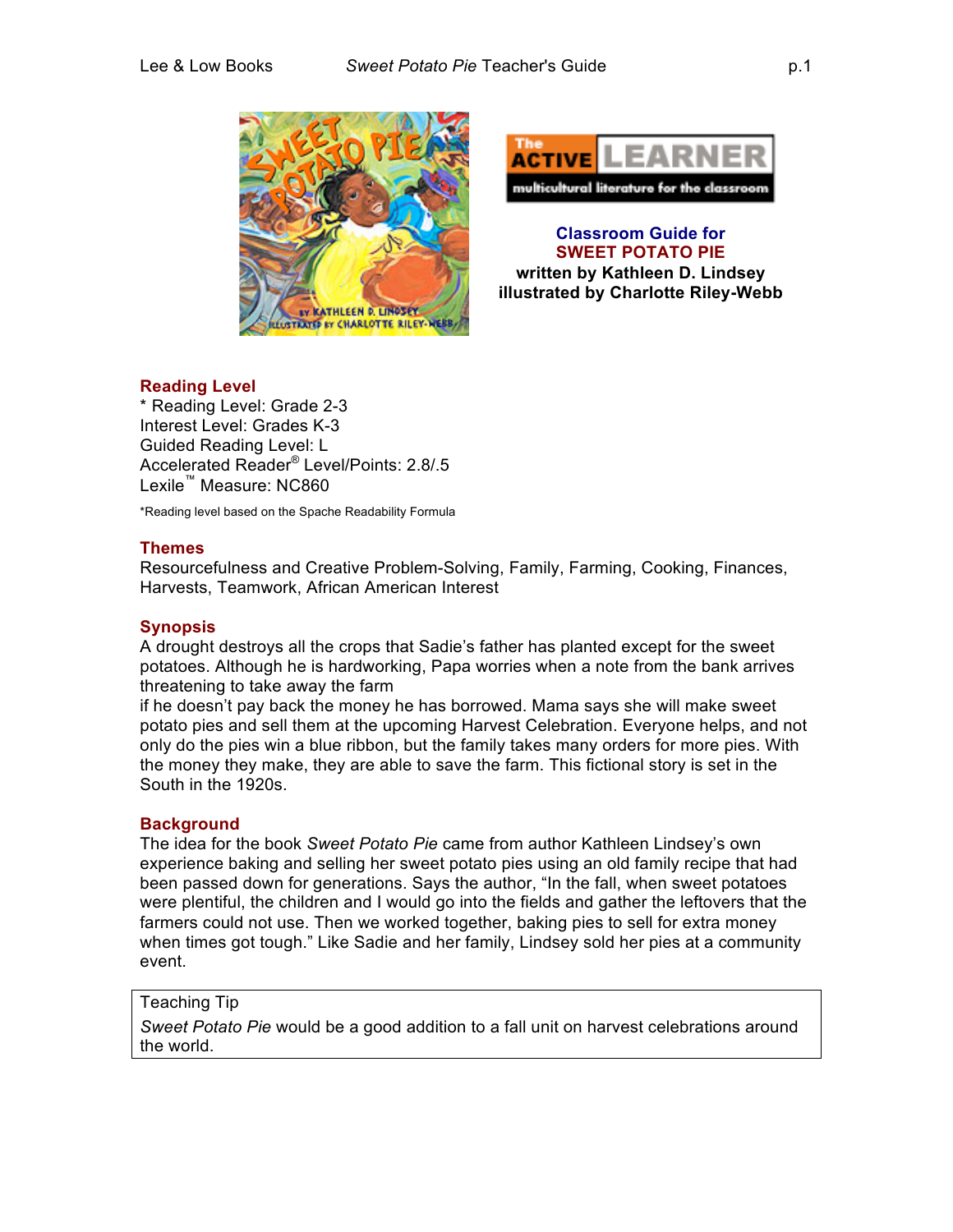## **Prereading Focus Questions**

Before introducing the book to students, you may wish to develop background information and promote anticipation by posing questions such as the following:

- 1. What are some good things about rain? How does a rainy day affect you? Why do you think rain matters to farmers?
- 2. Have you ever grown or helped someone grow vegetables? What were some of the things you had to do?
- 3. Why do you think people help one another? What are some ways families work together?
- 4. What are your favorite foods? Why do you like them?
- 5. What is a harvest celebration? Why do you think people like to celebrate a harvest?

## **Exploring the Book**

Read the title of the book. Then open the book so students can see the entire front and back cover illustration. Ask students what they think is happening with the sweet potato pies. What do they think the story is about?

Take students on a book walk to explore the book and to answer these questions:

- Who is the author? Who is the illustrator?
- Find the dedications. Why do you think people have dedications in a book?
- What do you see on the last page? Why do you think the recipe is included?

## **Setting a Purpose for Reading**

Have students read to find out why sweet potatoes are so important to the members of the family in this book.

#### **Vocabulary**

Have students write down words they don't know. For example:

| commenced   | spout      | obliged     |
|-------------|------------|-------------|
| squealing   | balance    | identifying |
| protector   | kernels    | distract    |
| ingredients | anxious    | celebration |
| cymbals     | restaurant | churning    |

Let students work with partners to complete webs like the one shown below. Post the webs so others groups in the class can have access to them.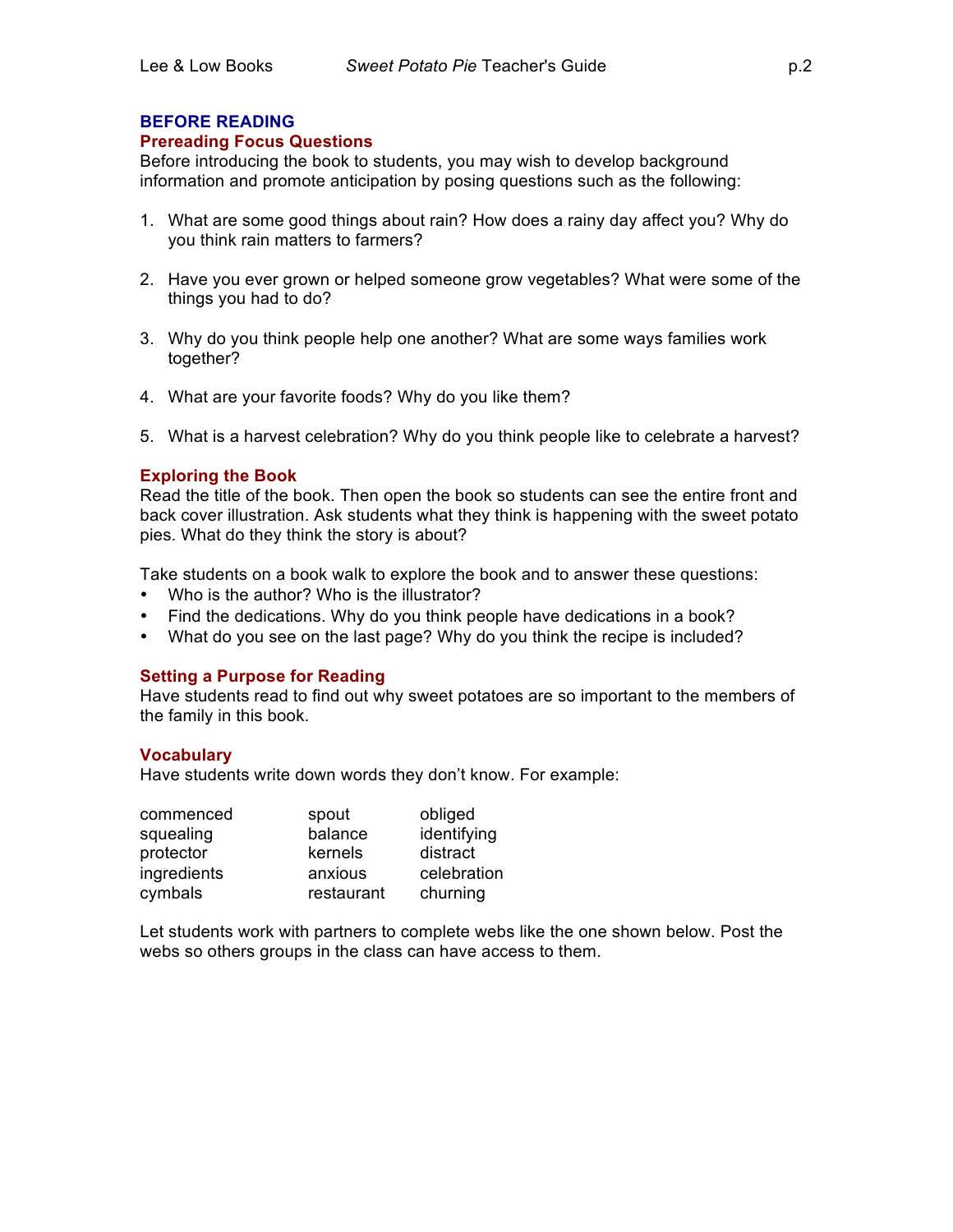

# **AFTER READING**

### **Discussion Questions**

After students have read the book, use these or similar questions to generate discussion, enhance comprehension, and develop appreciation for the content. Encourage students to refer to passages and illustrations in the book to support their responses.

## **Literal Comprehension**

- 1. How does a drought cause financial problems for farmers?
- 2. Why is Papa worried? What is he afraid will happen?
- 3. What does Mama do when the family has problems? How do you think that might be helpful?
- 4. What is Mama's grand idea?
- 5. How does everyone in the family help?
- 6. What problems does Sadie have?
- 7. How do Jack and Sadie try to trick Rastus?
- 8. Why isn't it a good idea for Jake to take a shortcut with Nanny?
- 9. Why does the band cause a problem for the family? How do Jake and Sadie solve the problem?

## **Extension/Higher Level Thinking**

1. What kind of person is Mama? How does she act when things go wrong? How do you know she plans ahead?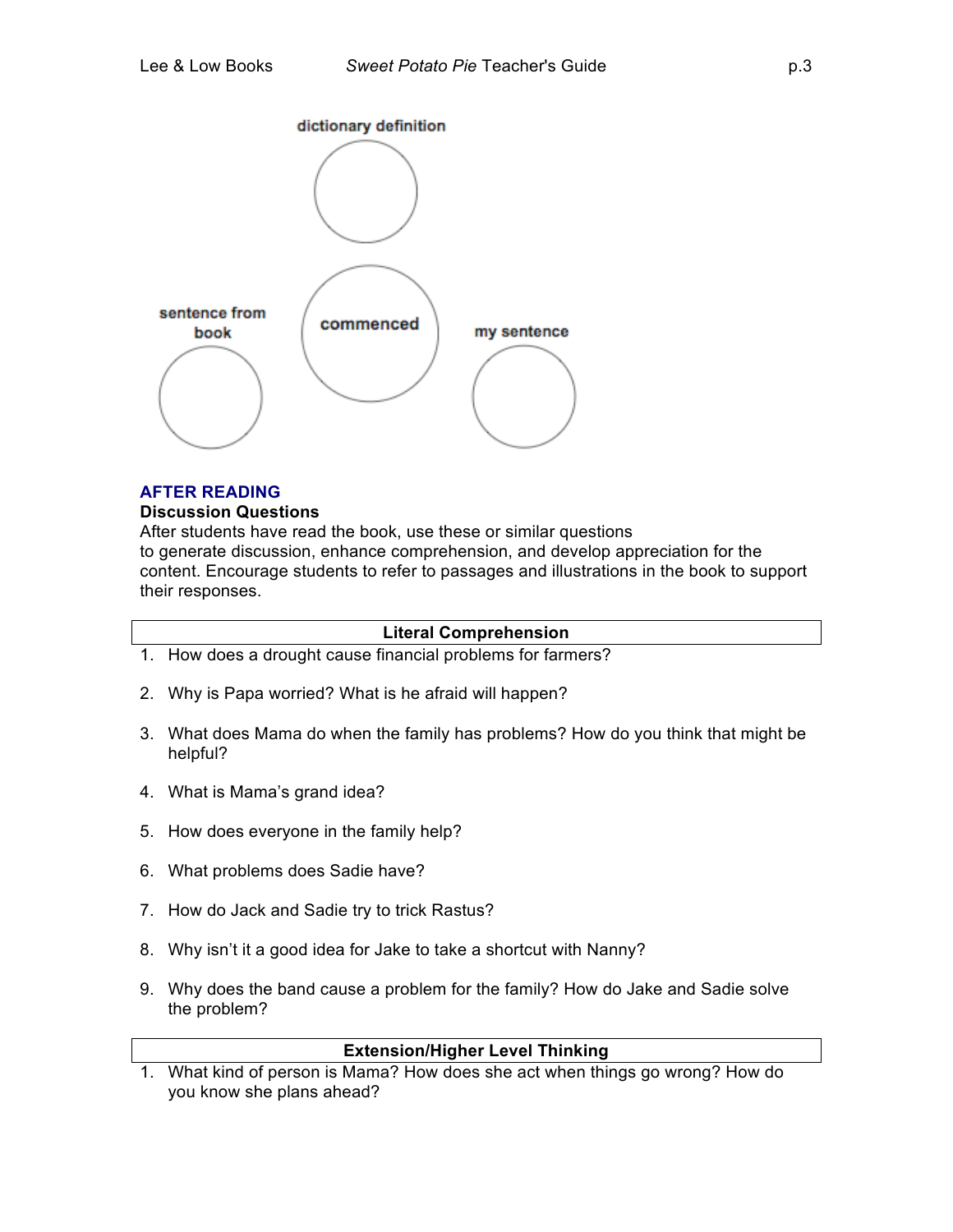- 2. How would you describe Sadie? Why do you think she has so many mishaps?
- 3. How would you describe Sadie's family?
- 4. Why does Papa enter one of Mama's pies in the contest? How does winning first prize help the family?
- 5. Why does Papa buy a new china set?
- 6. How does the family's success at the Harvest Celebration make a difference all year?
- 7. Why do you think the author chose to have Sadie tell the story? How might the story been different if Papa told it? If Mama told it? If one of the other children told tell it?

### **Literature Circles**

If you use literature circles during reading time, students might find the following suggestions helpful in focusing on the different roles of the group members.

- The **Questioner** might use questions similar to the ones in the Discussion Question section of this guide.
- The **Passage Locator** might look for passages that describe the different problems the family faces.
- The **Illustrator** might draw pictures to illustrate each step in making a sweet potato pie.
- The **Connector** might find other stories about family life.
- The **Summarizer** might provide a brief summary of the main characters in the book and describe the kind of person he or she is.
- The **Investigator** might look for information about growing sweet potatoes.

There are many resource books available with more information about organizing and implementing literature circles. Three such books you may wish to refer to are: GETTING STARTED WITH LITERATURE CIRCLES by Katherine L. Schlick Noe and Nancy J. Johnson (Christopher-Gordon, 1999), LITERATURE CIRCLES: VOICE AND CHOICE IN BOOK CLUBS AND READING GROUPS by Harvey Daniels (Stenhouse, 2002), and LITERATURE CIRCLES RESOURCE GUIDE by Bonnie Campbell Hill, Katherine L. Schlick Noe, and Nancy J. Johnson (Christopher-Gordon, 2000).

#### **Reader's Response**

Use the following questions and writing activities to help students practice active reading and personalize their responses to the book. Suggest that students respond in reader's journals, essays, or oral discussion. You may also want to set aside time for students to share and discuss their written work, if they wish to.

- 1. How does this story celebrate families?
- 2. In this story, the sweet potato pie is a comfort food that Mama serves when there is a problem or a celebration. What foods comfort you? Who makes them? When do you eat them?
- 3. Compare making a sweet potato pie in the book with how people would make one today. How would collecting the ingredients differ? How would mixing the ingredients differ? What parts of these processes would be the same?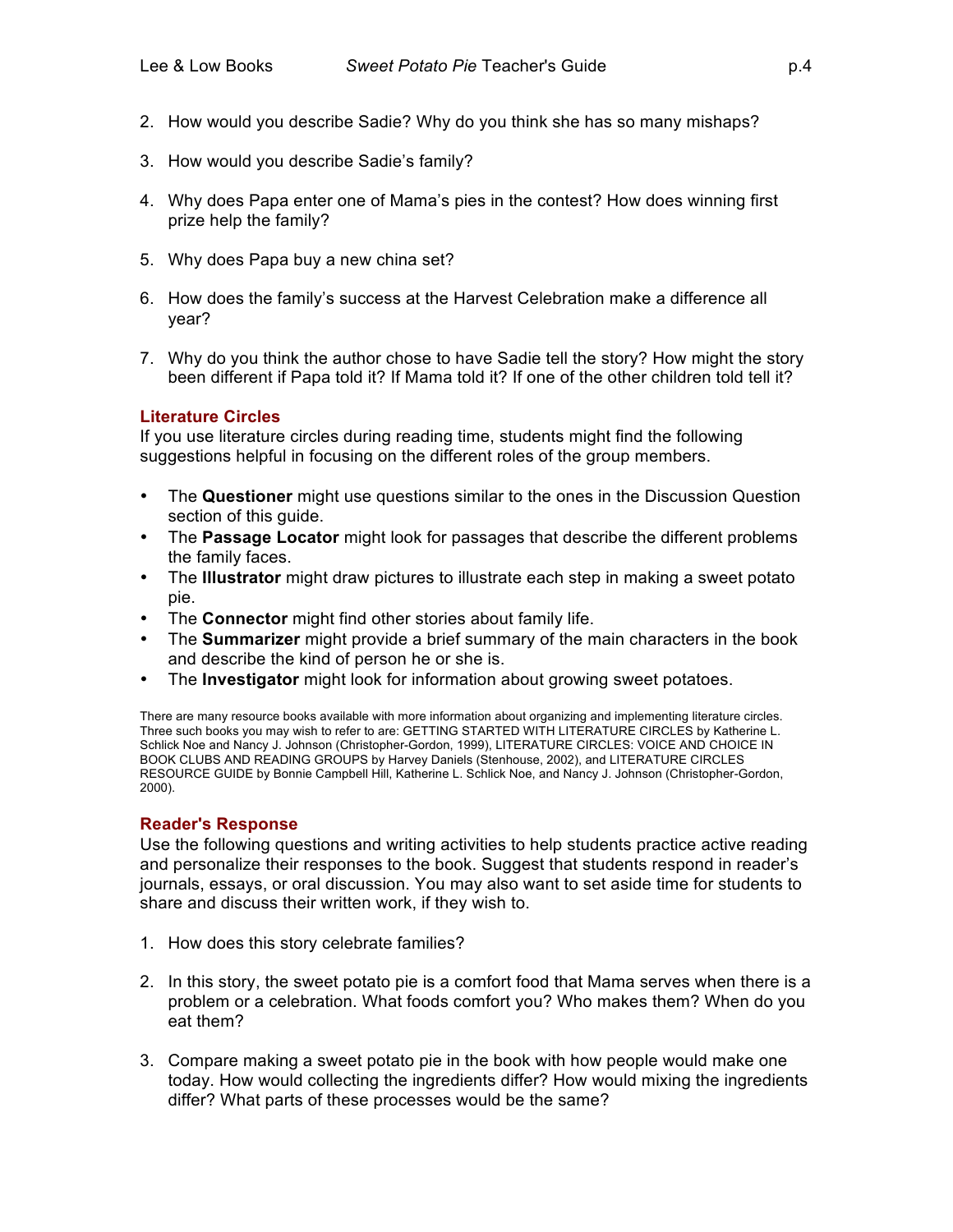- 4. Study the illustrations of the Harvest Celebration. How does the artist show the excitement? The sounds? Smells? Tastes? Do you think it would be fun to be there? Why?
- 5. Have students write a newspaper article about the Harvest Celebration and the winner of the pie contest.
- 6. The family in this story succeeds because the members work together. What are some ways you work with others? Why is it important to do this?
- 7. Have students write an ad that Mama can use to sell her pies.

## **ELL Teaching Strategies**

These strategies might be helpful to use with students who are English language learners.

- 1. Assign ELL students to read the poems aloud with strong English readers/speakers.
- 2. Have each student write three questions about the poems. Then let students pair up and discuss the answers to the questions.
- 3. Depending on students' level of English proficiency, after the first reading: • Review the illustrations in order and have students summarize what is happening on each page, first orally, then in writing. • Have students work in pairs to retell either the plot of the book or key details. Then ask students to write a short summary, synopsis, or opinion about what they have read.
- 4. Have students give a short talk about what they admire about a character or central figure in the story.

### **INTERDISCIPLINARY ACTIVITIES**

Use some of the following activities to help students integrate their reading experiences with other curriculum areas.

## **Social Studies**

In the book, Sadie's family sells sweet potato pies at a local Harvest Celebration. Discuss when and why communities hold these events and then have students do research to learn about harvest festivals (including Thanksgiving) in the United States and around the world. Remind students that state fairs often coincide with harvest time. Have students create presentations of their findings.

## **Science**

- 1. Have interested students find out more about drought. Questions they might answer include:
	- What kinds of conditions cause drought?
	- What kinds of damage do droughts cause?
	- How do people manage during droughts?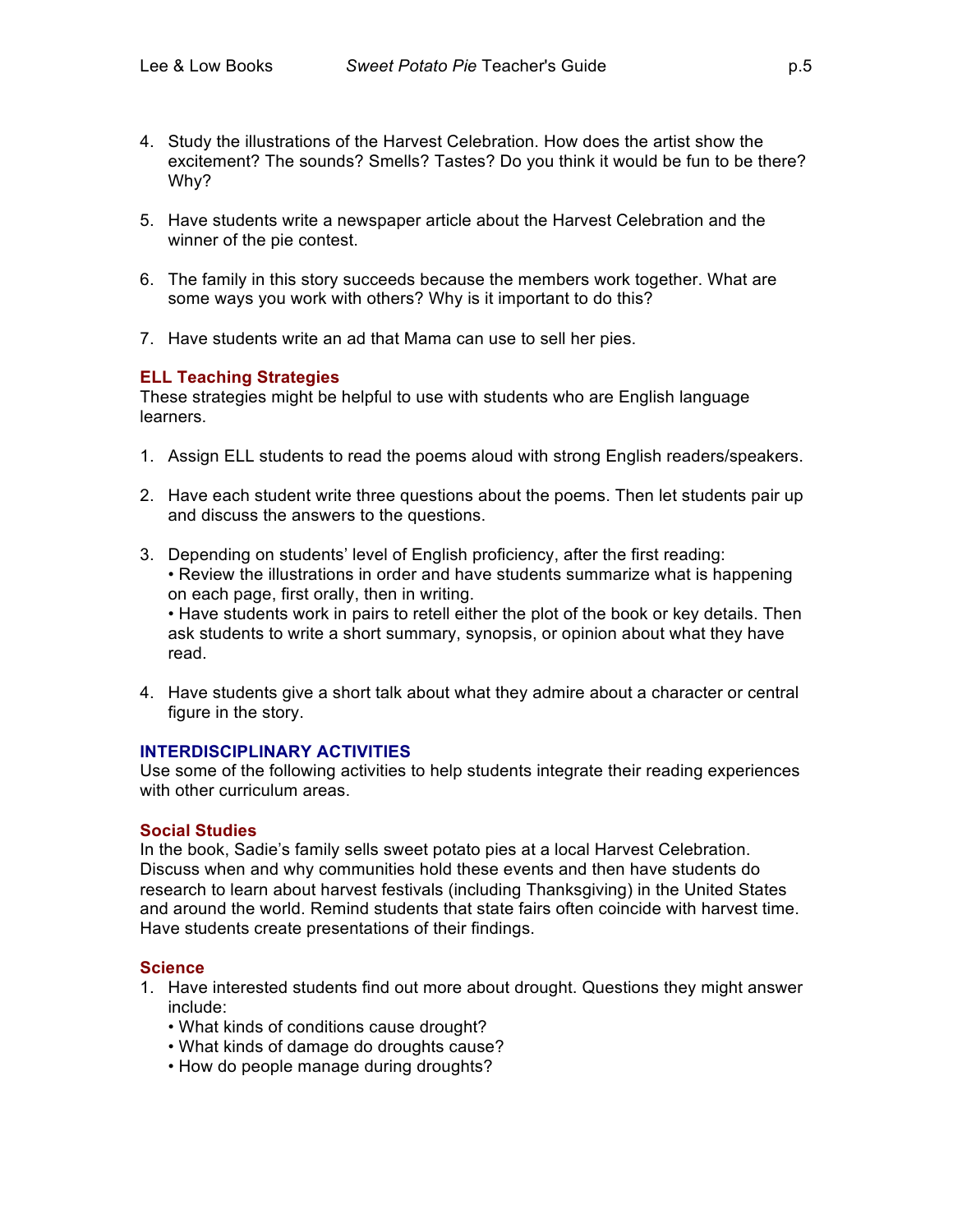2. Bring in sweet potatoes for students to study. Help students discover information such as how sweet potatoes grow, what part of the plant people eat, the nutritional value of sweet potatoes, and states that are the leading growers. If possible, prepare at home or enlist parents to prepare the pie in the recipe in the book or other sweet potato dishes for students to taste.

### **Math**

Use the financial plight of Papa—an overdue mortgage on the farm—to teach a mini lesson on finances. Discuss and define terms from the book such as *note, owed, borrowed, selling, collected, order*.

### **Art**

Tell students that the author, Kathleen Lindsey, enjoys making quilts and telling stories. Many of the quilts that she has made have a story behind them; she has even made a Sweet Potato Pie Quilt which students can see on her website. (A photograph of the quilt also provides the border for the recipe on the last page of the book.)

Suggest that students make their own drawings for quilt designs based on a favorite book.

### **About the Author**

**Kathleen D. Lindsey** wanted to be a writer from the time she was a child. She says, "When I was four years old, my Mom would give me old junk mail to keep me quiet, especially in church. I would scribble on every inch of those papers, pretending I was a great writer. Then I had to read it to someone that had the time to listen. That was the hard part!" Lindsey combines her talents in quilting and storytelling with an interest in African American history and literacy for young children. She won the New Jersey General Assembly Award for "A Stitch in Time," a performance highlighting the history of African Americans before and after the Civil War.

## **About the Author and Illustrator**

**Charlotte Riley-Webb** was born in Atlanta, but moved as a child to Cleveland where she earned a BFA from the Cleveland Institute of Art. She is also the illustrator of Lee & Low's *Rent Party Jazz*, a Notable Social Studies Trade Book for Young People. Her fine art has been shown in major exhibitions around the United States and in many other nations as well. In addition to painting and Illustrating, she has written and acted in several stage productions.

## **Book Information**

\$8.95 PAPERBACK 978-1-60060-2-771 32 pages, 10 1/2 x 8 3/8 Reading Level: Grade 2-3 \*Reading level based on the Spache Readability Formula Interest Level: Grades K-3 Guided Reading Level: L Accelerated Reader® Level/Points: 2.8/.5 Lexile™ Measure: NC860 Themes: Resourcefulness and Creative Problem-Solving, Family, Farming, Cooking, Finances, Harvests, Teamwork, African American Interest